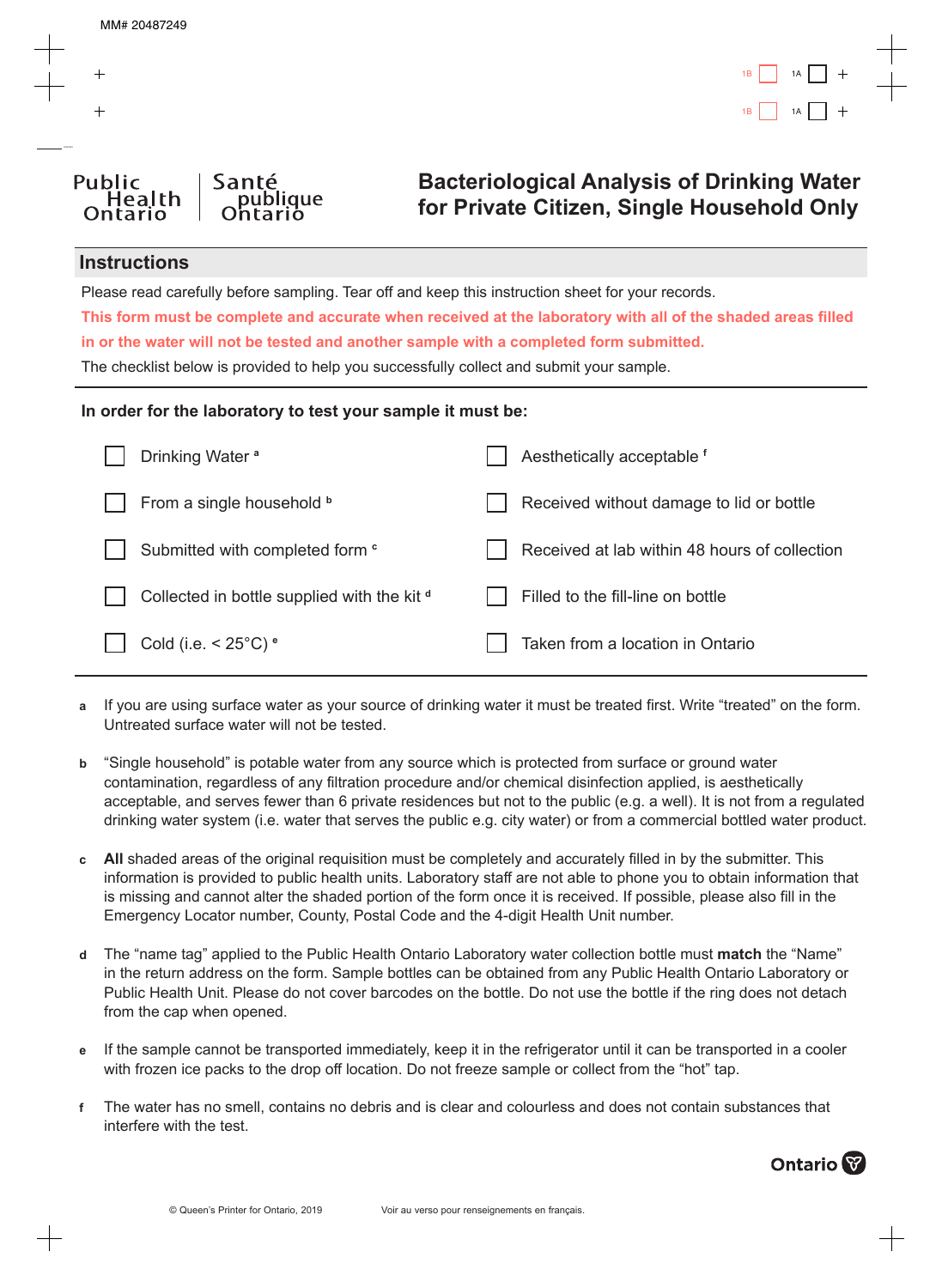# **Collecting your Water Sample**

- **1.** Remove screen or other attachment(s) from tap.
- **2.** Run the cold tap for 2 3 minutes.
- **3.** Disinfect the end of the faucet with an alcohol swab or dilute bleach solution (1 part household bleach to 10 parts water).
- **4.** Run the cold tap for 2 3 minutes before collecting sample.
- **5.** Fill the Public Health Ontario Laboratory water collection bottle to the 200 mL fill-line (Maximum amount).
	- Do not rinse the bottle before filling. It contains a preservative ( At least 20 mg Sodium Thiosulphate). Do not ingest. For accidental exposure get medical attention.
	- Do not touch inner surface of cap or bottle with anything other than the water collected and recap bottle immediately.
- **6.** Keep the sample cold (e.g. refrigerated and do not freeze). Bring it to the drop off location as soon as possible in a cooler with frozen ice packs. Ensure the form is completely and accurately filled in. **Results are unreliable if the sample is improperly collected, stored or transported.**
- **7.** In most cases, samples are transported from the drop off location (e.g. Health Unit) by courier to the Public Health Ontario Laboratory www.publichealthontario.ca.

# **Accessing your Result**

You may access your result the following ways:

**Mail**: The report is mailed to the address in the top left hand box of the form if:

- a) You selected the box "Please mail to my mailing address above".
- b) There is no indication made on the form how you wish to receive your results.

**Pick up at the laboratory**: "I will pick up report at the laboratory" indicated. (In most cases, the Health Unit is NOT at the same location as the Public Health Ontario Laboratory. You will NOT be able to pick up the report at the Health Unit):

- a) The laboratory will hold the report up to two weeks after the sample is received; it will be mailed after this date.
- b) To ensure confidentiality, no report will be released without proper identification (e.g. photo ID).
- c) If you wish to have another person pick up the report, that person must have a signed letter of authorization from the person whose name appears in the returns address portion of the form (you can get a release form from the Public Health Ontario website www.publichealthontario.ca, your local Public Health Unit or Public Health Ontario Laboratory).

**Interactive Voice Response**: Prior to submission, remove one of the barcodes from the bottle and keep it for your records. Call 1 877 723-3426, 2 to 3 business days after dropping off your water samples at the laboratory (4 to 5 business days if deposited at another drop off point) to hear the automated message with your result and interpretation. For TTY calls, refer to the instructions on the card in the collection kit.

**Electronic**: A written request must be submitted, including the timeframe of results you are looking for and the location of the water source. Ensure you include: street address or lot and concession number, township/municipality, county and postal code. You may send your request by e-mail to customerservicecentre@oahpp.ca.

# **Please Note**

- **1.** The Public Health Ontario Laboratory will not release results by fax. Additional samples should be submitted if a problem is suspected.
- **2.** If you require assistance with the interpretation of your results or advice on the correct course of action, please contact your local public health unit.
- **3.** Coliforms occur naturally in soil and decaying vegetation; but may also be associated with human or animal fecal contamination. Given the vulnerability of well water to external influences, such as human, environmental and agricultural impacts, it is important to test water frequently. The sample will only be analyzed for the indicators of bacterial contamination Total Coliform and *E.coli*. The sample will not be tested for other contaminants, including chemical contaminants, and therefore may be unsafe to drink even when there is no significant evidence of bacterial contamination. Contact your local Public Health Unit for information on testing for other contaminants.
- **4.** If technical difficulties should arise, it may be necessary to refer this sample to another licensed laboratory. Submission of a water sample with this test requisition grants consent to the transfer of this sample if necessary.

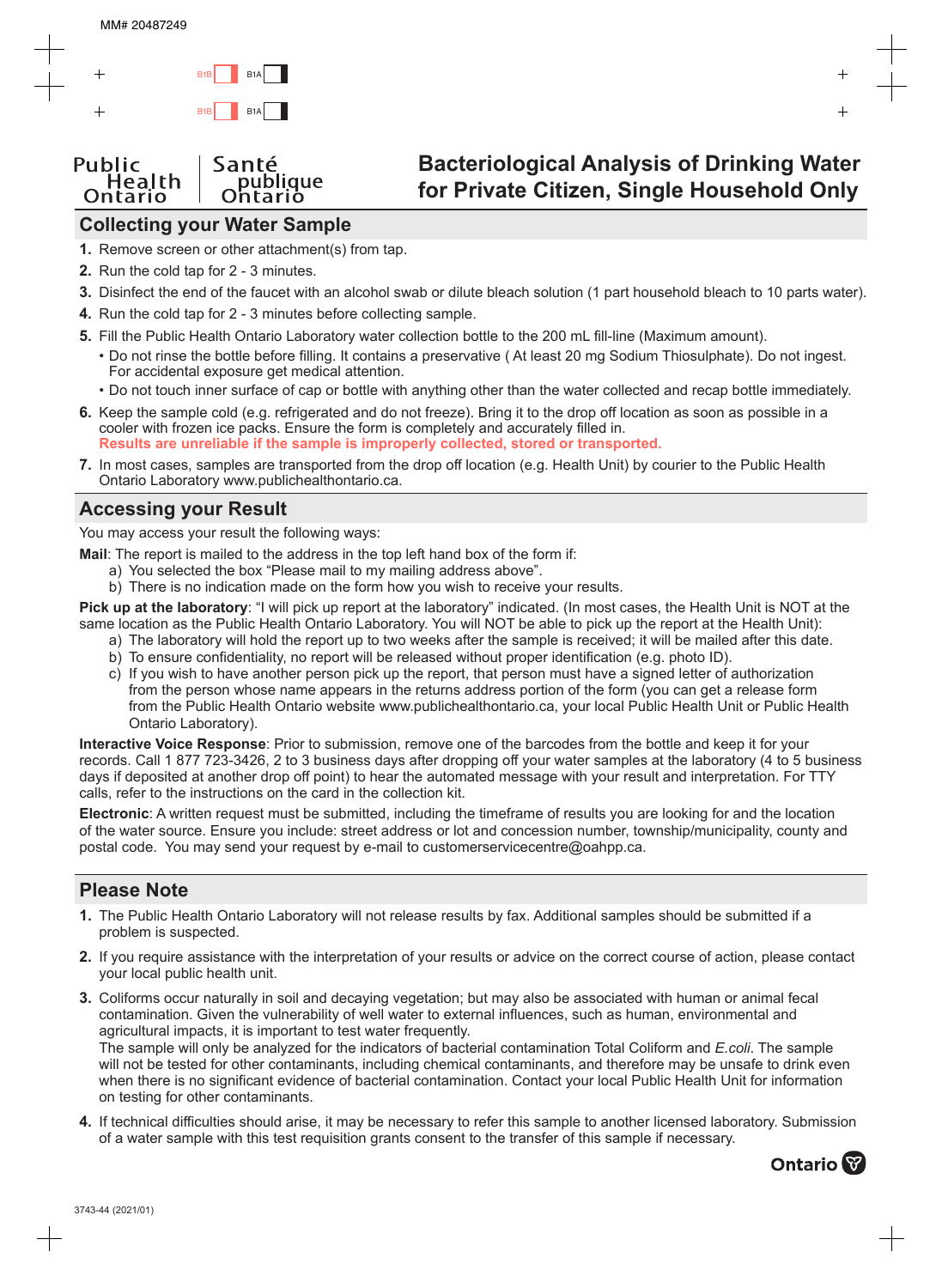#### **Instructions**

Ontario

Health

Santé

publique

Ontarió

Public

| Veuillez lire attentivement les directives avant de remplir la formule. Détachez la présente feuille et conservez-la dans<br>vos dossiers.                                                                                                                                         |                                                                       |  |  |
|------------------------------------------------------------------------------------------------------------------------------------------------------------------------------------------------------------------------------------------------------------------------------------|-----------------------------------------------------------------------|--|--|
| La formule doit être remplie correctement lorsqu'elle est reçue par le laboratoire et toutes les parties<br>ombrées doivent être remplies, à défaut de quoi l'analyse de l'eau ne sera pas effectuée et un autre<br>échantillon et une formule dûment remplie devront être soumis. |                                                                       |  |  |
| La liste de vérifi cation ci-dessous est fournie pour vous aider à recueillir et à soumettre correctement votre échantillon.                                                                                                                                                       |                                                                       |  |  |
| Pour que le laboratoire puisse analyser votre échantillon, celui-ci doit :                                                                                                                                                                                                         |                                                                       |  |  |
| être de l'eau potable a                                                                                                                                                                                                                                                            | avoir un aspect acceptable f                                          |  |  |
| provenir d'un seul ménage b                                                                                                                                                                                                                                                        | être reçu dans une bouteille dont le bouchon<br>n'a pas été endommagé |  |  |
| soumis avec le formulaire dûment rempli <sup>c</sup>                                                                                                                                                                                                                               | reçu par le laboratoire dans un délai de 48                           |  |  |
| être prélevé dans la bouteille fournie avec                                                                                                                                                                                                                                        | heures suivant le prélèvement                                         |  |  |
| la trousse <sup>d</sup>                                                                                                                                                                                                                                                            | remplir la bouteille jusqu'à la ligne                                 |  |  |
| être froid (c.-à-d. moins de 25°C) <sup>e</sup>                                                                                                                                                                                                                                    | provenir d'un endroit en Ontario                                      |  |  |

- a Si vous utilisez de l'eau de surface comme eau potable, celle-ci doit d'abord être traitée. Inscrivez « TRAITÉE » sur la formule. L'eau de surface non traitée ne sera pas analysée.
- b Un échantillon d'eau provenant « d'un seul ménage » s'entend d'une eau potable (p. ex., celle d'un puits) qui est protégée contre toute contamination par une eau de surface ou souterraine, quels que soient le moyen de filtration ou les produits chimiques utilisés pour la désinfecter. Cette eau doit être acceptable du point de vue de ses qualités organoleptiques (goût, odeur, couleur) et n'être distribuée qu'à un maximum de six résidences privées. Elle ne doit pas être distribuée au public. L'échantillon d'eau ne DOIT PAS provenir d'un réseau d'eau potable réglementé (c.-à-d. l'eau potable distribuée au public [p. ex., l'eau municipale]), ni d'une eau embouteillée pour le marché.
- **· TOUTES** les parties ombrées de la formule originale doivent être remplies correctement par la personne qui soumet l'échantillon. Cette information est remise aux bureaux de santé publique. Le laboratoire ne peut pas vous téléphoner pour obtenir des renseignements qui manquent et ne peut pas modifier les parties ombrées de la formule une fois qu'il l'a reçue. Si cela est possible, veuillez aussi remplir la section « Emplacement de la source d'eau » et donner le numéro à quatre chiffres du bureau de santé publique.
- <sup>d</sup> Le nom qui figure sur l'étiquette de la bouteille de prélèvement fournie par le laboratoire de santé publique de Santé publique Ontario **doit être Ie même** que celui qui est indiqué dans l'adresse de l'expéditeur sur la formule. Vous pouvez vous procurer des bouteilles de prélèvement dans n'importe quel laboratoire de santé publique ou bureau de santé publique. Prière de ne pas masquer le code à barres de la bouteille. N'utilisez pas la bouteille si la rondelle ne se détache pas du bouchon lorsque vous l'ouvrez.
- $\bullet$   $\,$  Si l'échantillon ne peut être transporté immédiatement, conservez-le au réfrigérateur jusqu'à ce qu'il puisse être apporté au point de livraison dans une glacière contenant des cryosacs. Évitez de le congeler ou de le prélever du robinet à eau chaude.
- f Veillez à ce que l'eau n'ait aucune odeur, ne contienne aucun débris, soit claire et incolore et ne contienne aucune substance pouvant nuire au test.

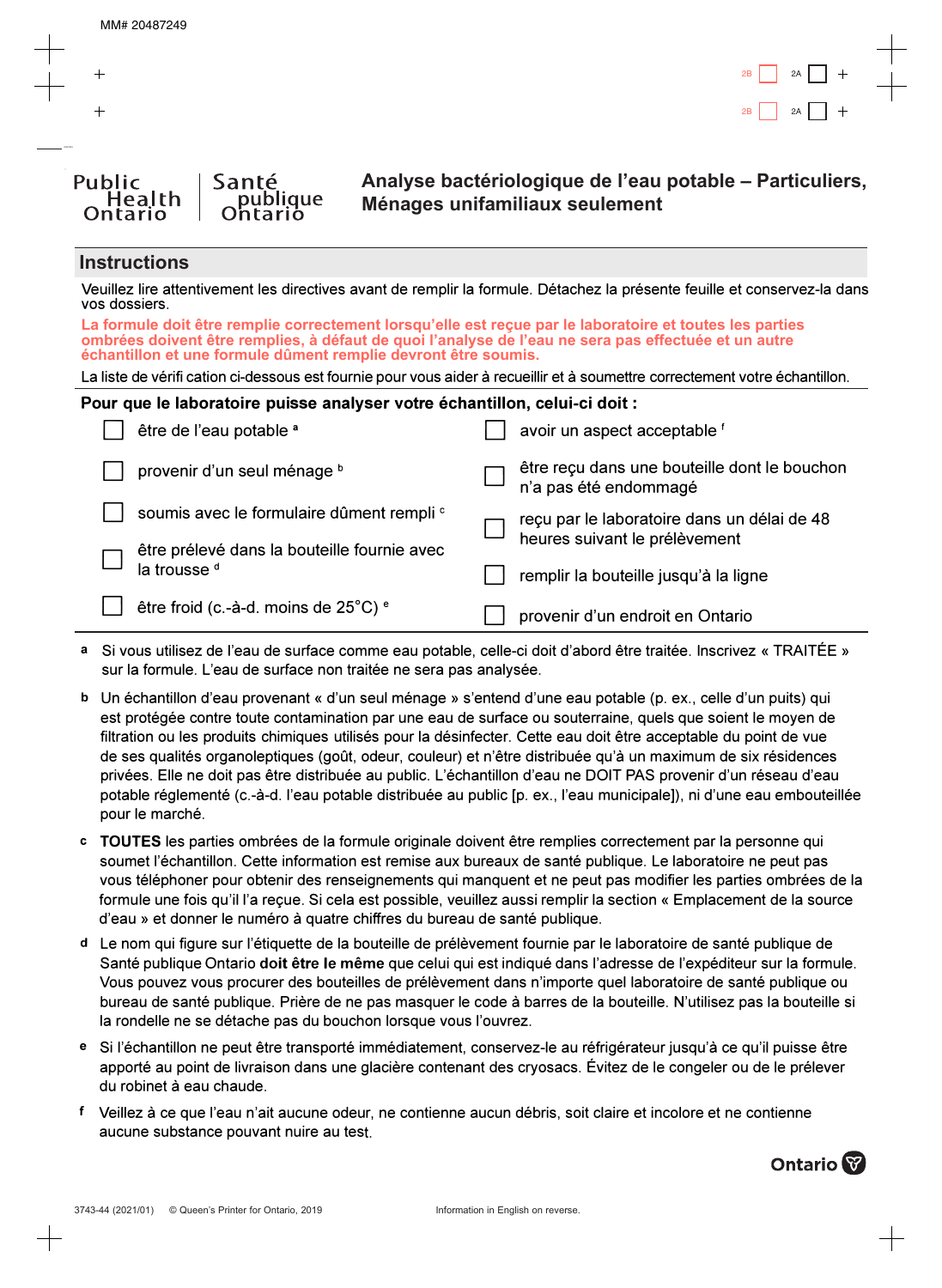## **Pour prélever votre échantillon d'eau**

- 1. Enlevez le filtre à tamis ou tout autre accessoire du robinet.
- **2.** Laissez couler l'eau froide pendant 2 à 3 minutes.
- 3. Désinfectez l'extrémité du bec du robinet au moyen d'un tampon d'alcool ou d'une solution d'eau de Javel (1 partie d'eau de Javel pour 10 parties d'eau).
- 4. Laissez couler l'eau froide pendant 2 à 3 minutes avant de prélever l'échantillon.
- **5.** Remplissez la bouteille du laboratoire de Santé publique Ontario jusqu'au repère de 200 mL (quantité maximale).
- Ne rincez pas la bouteille avant de la remplir. Elle contient un agent de conservation (Au moins 20mg de thiosulfate de sodium). Ne buvez pas à l'aide de cette bouteille. En cas d'ingestion accidentelle, veuillez consulter un médecin.
- $\bullet$  Ne touchez pas à l'intérieur du bouchon ou de la bouteille. Seule l'eau prélevée doit entrer en contact avec ces surfaces. Refermez la bouteille immédiatement après avoir fait le prélèvement.
- 6. Conservez l'échantillon dans un endroit froid (p. ex., dans un réfrigérateur). Ne pas le congeler. Apportez-le dès que possible à l'endroit de livraison dans une glacière gardée froide par des contenants réfrigérants. Veillez à ce que la formule soit remplie complètement et correctement. Les résultats seront faussés si l'échantillon n'est pas prélevé, conservé ou transporté adéquatement. **Les résultats seront faussés si l'échantillon n'est pas prélevé, conservé ou transporté adéquatement.**
- **7.** Dans la plupart des cas, les échantillons sont transportés par messageries entre le point de livraison (p. ex., le bureau de santé) et le laboratoire de santé publique de Santé publique Ontario www.publichealthontario.ca. Si l'échantillon est livré au laboratoire plus de 48 heures après avoir été prélevé, il n'est plus fiable et NE SERA PAS ANALYSE.

### **Pour obtenir vos résultats**

Vous pouvez obtenir vos résultats de l'une ou l'autre des façons décrites ci-dessous :

- P**ar la poste** : Le rapport sera posté à l'adresse indiquée dans la section réservée à cette fin dans le coin supérieur gauche du formulaire si : a) vous avez coché la case indiquant : « Veuillez le faire parvenir à mon adresse postale indiquée ci-dessus. »;
	- b) vous n'avez pas indiqué sur le formulaire la façon dont vous souhaitez recevoir vos résultats.

Aller chercher le rapport au laboratoire : Vous devez cocher la case indiquant : « Je viendrai chercher le rapport au laboratoire ». Dans la plupart des cas, le bureau de santé publique **N'EST PAS** au même endroit que le laboratoire de Santé publique Ontario. Vous ne pourrez pas aller chercher le rapport au bureau de santé publique.

- a) Le laboratoire conservera le rapport d'analyse durant une période de deux semaines suivant la réception de l'échantillon. Après cette date, le rapport vous sera livré par la poste.
- b) Afin de préserver la confidentialité des données, aucun rapport ne sera remis sans la présentation d'un document d'identité adéquat (p.ex., carte d'identité avec photo).
- c) Si vous souhaitez qu'une autre personne aille chercher le rapport, cette personne doit présenter une lettre d'autorisation signée par la personne dont le nom apparaît dans la case de l'adresse de l'expéditeur sur le formulaire. Vous pouvez obtenir le formulaire d'Autorisation de divulguer des renseignements sur la potabilité de l'eau sur le site Web de Santé publique Ontario, à l'adresse www.santepubliqueontario.ca, à votre bureau de santé publique ou à un laboratoire de Santé publique Ontario.

**Système interactif de réponse vocale** : Avant d'envoyer votre échantillon, enlevez un des codes à barres qui se trouvent sur la bouteille et gardez-le dans vos dossiers. Deux ou trois jours après avoir présenté votre échantillon au laboratoire (ou quatre à cinq jours si l'échantillon est présenté à un autre point de livraison), composez le 1 877 723-3426 afin d'entendre un message automatisé qui vous fournira vos résultats et une interprétation. Pour les appels ATS, reportez-vous aux instructions figurant sur la carte dans la trousse de prélèvement.

**Électronique** : Une demande écrite doit être présentée indiquant l'emplacement du puits (ou de la source d'eau potable) et la période pour laquelle vous désirez ces résultats d'analyse. Assurez-vous de bien indiquer l'adresse postale ou le numéro du lot et de la concession, le canton et/ou la municipalité, le comté et le code postal. Vous pouvez envoyer votre demande par courriel à customerservicecentre@oahpp.ca.

## **Prière de noter ce qui suit**

- 1. Le laboratoire de santé publique de Santé publique Ontario NE COMMUNIQUERA PAS les résultats par télécopieur. Toutefois, le ministère de la Santé et des Soins de longue durée tentera de vous téléphoner si votre eau est jugée non potable. Vous devriez soumettre d'autres échantillons si vous croyez qu'il y a un problème
- 2. Si vous avez besoin d'aide concernant l'interprétation de vos résultats ou de conseils au sujet de la marche à suivre, veuillez communiquer avec le bureau de santé publique de votre localité.
- 3. Les coliformes sont naturellement présents dans les sols et les végétaux en décomposition, mais peuvent aussi être associés à une pollution par des matières fécales d'origine animale (dont celles de l'être humain). L'eau des puits étant susceptible d'être dégradée par des facteurs externes comme le milieu environnant et les effets des activités humaines et agricoles, il est important de la faire analyser fréquemment.

Cet échantillon ne sera analysé que pour y détecter la présence d'indicateurs de coliformes totaux et d'*E. coli.* L'échantillon ne sera pas analysé dans le but d'y détecter la présence d'autres contaminants, dont les contaminants chimiques. Par conséquent, il est possible que l'eau soit non potable même si aucune preuve de contamination bactérienne significative n'est détectée. Veuillez communiquer avec le bureau de santé publique de votre localité pour vous renseigner au sujet de l'analyse visant à détecter la présence d'autres contaminants.

4. En cas de difficultés techniques, il pourrait être nécessaire d'envoyer cet échantillon à un autre laboratoire autorisé. La présentation d'un échantillon d'eau accompagné de cette demande d'analyse autorise le transfert de cet échantillon, le cas échéant.

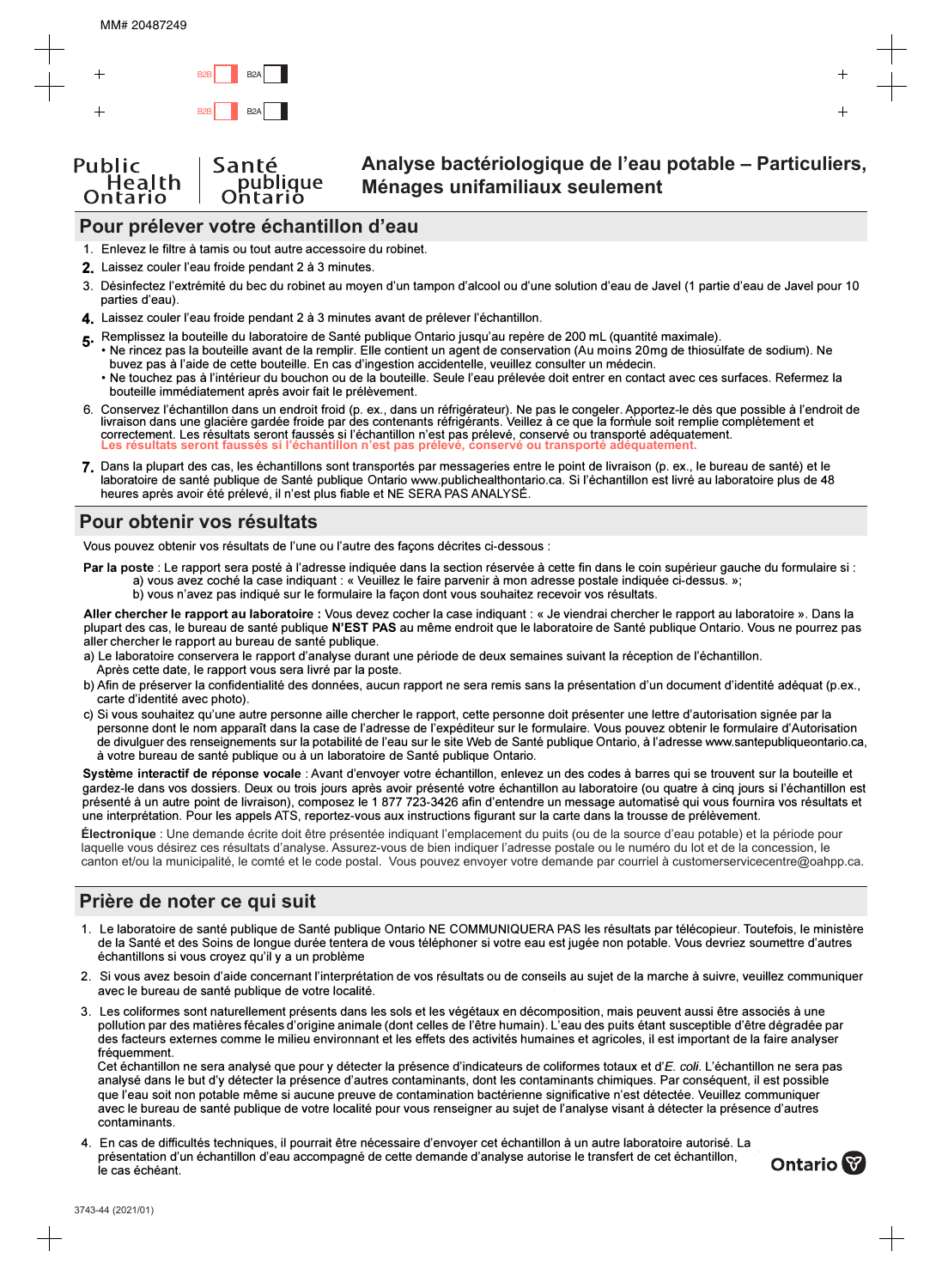# **Bacteriological Analysis of Drinking Water** for Private Citizen, Single Household Only

### **Ontario Public Health Units**

Public

Please put your Public Health Unit's number for where your well is located, on the next page where indicated.<br>Tear off and keep these telephone numbers for your records.

| <b>Health</b><br>Unit No. | <b>Health</b><br><b>Unit</b>                                                                                   | <b>Telephone</b><br><b>Number</b> |
|---------------------------|----------------------------------------------------------------------------------------------------------------|-----------------------------------|
| 2226                      |                                                                                                                |                                   |
| 2227                      |                                                                                                                |                                   |
| 2233                      |                                                                                                                |                                   |
| 2240                      |                                                                                                                |                                   |
| 2230                      |                                                                                                                |                                   |
| 2258                      |                                                                                                                |                                   |
| 2234                      |                                                                                                                |                                   |
| 2235                      | Haliburton, Kawartha, Pine Ridge District Health Unit 1-866-888-4577 or (905) 885-9100                         |                                   |
| 2236                      |                                                                                                                |                                   |
| 2237                      |                                                                                                                |                                   |
| 2238                      | Hastings & Prince Edward Counties Health Unit 1-800 -267-2803 or (613) 966-5500                                |                                   |
| 2239                      |                                                                                                                |                                   |
| 2241                      | Kingston, Frontenac and Lennox & Addington Public Health 1-800-267-7875 or (613) 549-1232                      |                                   |
| 2242                      | Lambton Community Health Services Department 1-800-667-1839 or (519) 383-8331                                  |                                   |
| 2243                      | Leeds, Grenville and Lanark District Health Unit 1-800-660-5853 or (613) 345-5685                              |                                   |
| 2244                      |                                                                                                                |                                   |
| 2246                      |                                                                                                                |                                   |
| 2247                      |                                                                                                                |                                   |
| 2249                      |                                                                                                                |                                   |
| 2251                      |                                                                                                                |                                   |
| 2253                      |                                                                                                                |                                   |
| 2254                      | Huron Perth Public Health (Alberts Alberts Alberts Alberts Alberts Alberts Alberts Alberts Alberts Alberts Alb |                                   |
| 2255                      |                                                                                                                |                                   |
| 2256                      |                                                                                                                |                                   |
| 2257                      |                                                                                                                |                                   |
| 2260                      |                                                                                                                |                                   |
| 2261                      | Public Health Santé publique Sudbury & Districts 1-866-522-9200 or (705) 522-9200                              |                                   |
| 2262                      |                                                                                                                |                                   |
| 2263                      |                                                                                                                |                                   |
| 3895                      |                                                                                                                |                                   |
| 2265                      |                                                                                                                |                                   |
| 2266                      | Wellington-Dufferin-Guelph Public Health 1-800-265-7293 or (519) 822-2715                                      |                                   |
| 2268                      |                                                                                                                |                                   |
| 2270                      |                                                                                                                |                                   |
| 4913                      |                                                                                                                |                                   |
|                           | Public Health Ontario Laboratory Customer Service Centre 1-877-604-4567 or (416) 235-6556                      |                                   |

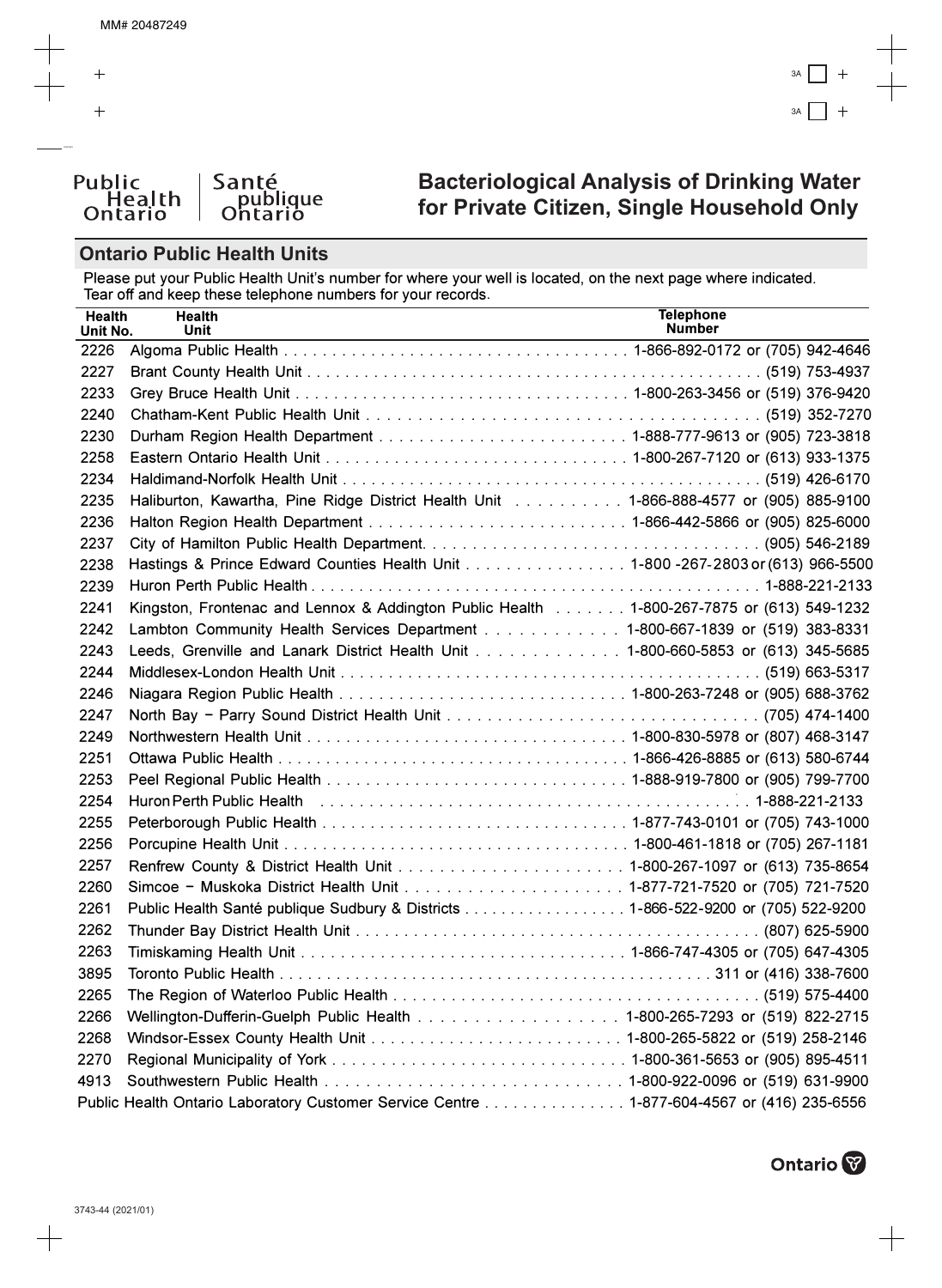# Bureaux de santé publique de l'Ontario

*candolique*<br>Ontario

Santé

Public

Health<br>Ontario

Veuillez indiquer le numéro du bureau de santé publique dont relève votre puits sur la page suivante, dans la case<br>appropriée. Détachez la présente feuille et gardez-la pour vos dossiers.

| $N^{\circ}$ | <b>Bureau de</b><br>santé publique | $N^{\circ}$ de<br>téléphone                                                                            |
|-------------|------------------------------------|--------------------------------------------------------------------------------------------------------|
|             |                                    |                                                                                                        |
|             |                                    |                                                                                                        |
|             |                                    |                                                                                                        |
|             |                                    |                                                                                                        |
|             |                                    |                                                                                                        |
|             |                                    |                                                                                                        |
|             |                                    |                                                                                                        |
|             |                                    | 2235 Bureau de santé du district d'Haliburton, Kawartha et Pine Ridge 1-866-888-4577 ou (905) 885-9100 |
|             |                                    |                                                                                                        |
|             |                                    |                                                                                                        |
|             |                                    | 2238 Bureau de santé de Hastings et Prince Edward 1-800-267-2803 ou (613) 966-5500                     |
|             |                                    |                                                                                                        |
|             |                                    | 2241 Bureau de santé de Kingston, Frontenac, Lennox et Addington 1-800-267-7875 ou (613) 549-1232      |
|             |                                    |                                                                                                        |
|             |                                    | 2243 Bureau de santé du district de Leeds, Grenville et Lanark 1-800-660-5853 ou (613) 345-5685        |
|             |                                    |                                                                                                        |
|             |                                    | 2246 Bureau de santé de la région du Niagara 1-800-263-7248 ou (905) 688-3762                          |
|             |                                    |                                                                                                        |
|             |                                    |                                                                                                        |
|             |                                    |                                                                                                        |
|             |                                    |                                                                                                        |
|             |                                    |                                                                                                        |
|             |                                    |                                                                                                        |
|             |                                    |                                                                                                        |
|             |                                    | 2257 Bureau de santé du comté et du district de Renfrew  1-800-267-1097 ou (613) 735-8654              |
|             |                                    |                                                                                                        |
|             |                                    | 2261 Public Health Santé publique Sudbury & Districts 1-866-522-9200 ou (705) 522-9200                 |
|             |                                    |                                                                                                        |
|             |                                    |                                                                                                        |
|             |                                    |                                                                                                        |
|             |                                    |                                                                                                        |
|             |                                    | 2266 Bureau de santé de Wellington-Dufferin-Guelph 1-800-265-7293 ou (519) 822-2715                    |
|             |                                    |                                                                                                        |
|             |                                    |                                                                                                        |
|             |                                    |                                                                                                        |

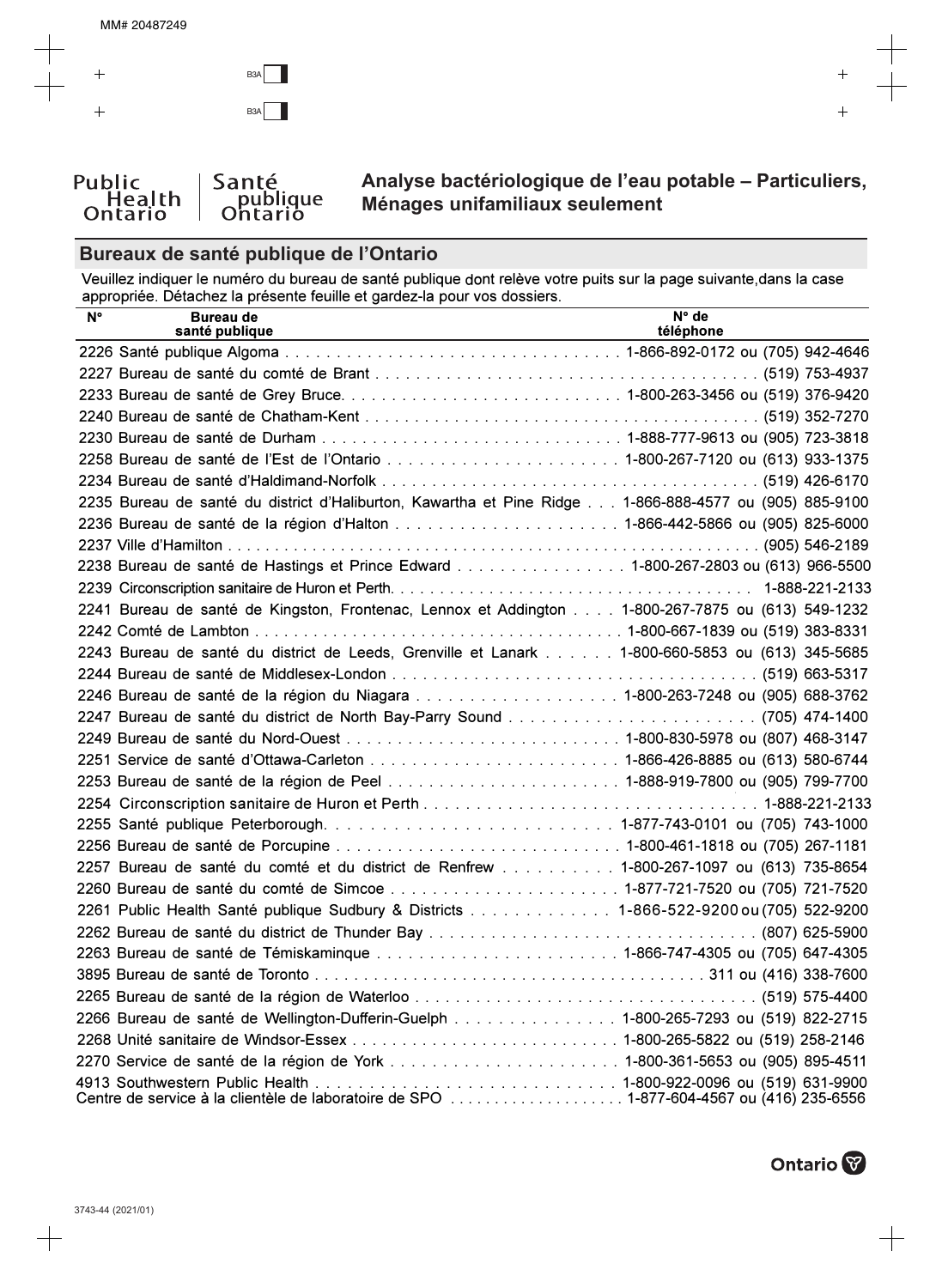| <b>Public</b><br>Health<br>Ontario | Santé<br>publique<br>Ontario                                                                         | Bacteriological Analysis of Drinking Water for Private Citizen, Single Household Only<br>Analyse bactériologique de l'eau potable - Particuliers, Ménages unifamiliaux seulement |                                                                                                                                                    |
|------------------------------------|------------------------------------------------------------------------------------------------------|----------------------------------------------------------------------------------------------------------------------------------------------------------------------------------|----------------------------------------------------------------------------------------------------------------------------------------------------|
|                                    |                                                                                                      |                                                                                                                                                                                  | Location of Water Source / Emplacement de la source d'eau                                                                                          |
|                                    | Submitter's name and mailing address /<br>Nom et adresse postale de l'auteur de la demande d'analyse |                                                                                                                                                                                  | ■ Water Source same as Property owner or resident's mailing address<br>■ Source d'eau identique à l'adresse postale du propriétaire ou du résident |

| First Name, Last Name/Prénom, Nom de famille                                                     |                                     | Street address/Adresse municipale                                 |                                                               |  |
|--------------------------------------------------------------------------------------------------|-------------------------------------|-------------------------------------------------------------------|---------------------------------------------------------------|--|
| Unit No./N° d'unité Street No./N° de la rue Street Name/Nom de la rue<br>R.R. PO Box/Case Postal |                                     | or / ou Lot, Concession/ou lot, concession                        | Emergency Locator #/911#/<br>Numéro de localisation d'urgence |  |
| City/Town/Ville                                                                                  |                                     | Township/Municipality/Canton, municipalité                        |                                                               |  |
| Province                                                                                         | Postal Code/Code postal             | County/Comté/District                                             | Postal Code/Code postal<br><b>ON</b>                          |  |
| Date collected/Date du prélèvement                                                               | Time Collected/Heure du prélèvement | Health Unit #/N° du bureau de santé publique<br>$\Box$ AM / Matin |                                                               |  |
| yyyy/mm/dd / aaaa/mm/jj                                                                          | hh:mm                               | □ PM / Après-midi                                                 |                                                               |  |
| Purification system used (e.g. UV, filtration, etc.)? /<br>$\Box$ Yes / Oui                      |                                     | Your Daytime Telephone No./Votre n° tél. le jour                  |                                                               |  |
| Système d'épuration utilisé (p. ex. rayons UV, filtration, etc.)?<br>$\Box$ No / Non             |                                     |                                                                   |                                                               |  |

#### $\Box$  I will pick up report at the laboratory. I Je viendrai chercher le rapport au laboratoire.

 $\Box$  Please mail to my mailing address above./Veuillez le faire parvenir à mon adresse postale indiquée ci-dessus.

The results apply to the sample as received/ Les résultats s'appliquent à l'échantillon, tel que reçu." above the passage: "These results relate only to the sample tested. / Le résultat obtenu se rapporte seulement à cet échantillon d'eau analysé

#### **Instructions**

Please read instructions page carefully before sampling and note information on reverse of this page. / Prière de lire la page d'instructions attentivement avant l'échantillonnage et prendre note des renseignements figurant au verso de cette page.

**Water will not be tested if the shaded areas of this form are not completely and accurately filled in. / Nous n'analyserons pas l'échantillon d'eau si les parties ombrées de la formule n'ont pas été remplies en entier et de façon exacte.**

### **For Laboratory Use Only / Réservé à l'usage du laboratoire**

#### Interpretation for this water sample / Interprétation de cet échantillon d'eau

This water sample was only tested for the presence of both Total Coliforms and *E. coli* (ISO/IEC 17025 accredited tests) bacterial indicators of contamination by Membrane Filtration. / Cet échantillon d'eau n'a été analysé que pour déceler (par un laboratoire accrédité conformément à la norme ISO/IEC 17025) la présence de coliformes totaux et de bactéries E. coli qui indiqueraient une contamination par filtration sur membrane.

There is no evidence of fecal contamination. If the results show the presence of coliforms it may be indicative of a contaminated water supply. Given the vulnerability of well water to external influences, it is important to test water frequently. Consult local health unit for information if required.

Il n'y a aucune preuve de contamination fécale. Si les résultats indiquent la présence de coliformes, cela peut être révélateur d'une source d'eau polluée. L'eau des puits étant susceptible d'être dégradée par des facteurs externes, il est important de la faire analyser fréquemment. Consultez le bureau local de santé publique pour plus de détails, si nécessaire.

de santé publique pour plus de détails, si nécessaire.<br> **COMPAIGE UNSAFE TO DRINK.** Consult local health unit for information as soon as possible). Resampling recommended.

PEUT ÊTRE NON POTABLE. Consultez le bureau de santé local le plus tôt possible pour plus de détails. Le rééchantillonnage est recommandé.

 $\Box$ **UNSAFE TO DRINK.** Consult local health unit for appropriate action as soon as possible. Resampling recommended.

EAU NON POTABLE. Consultez le bureau de santé local le plus tôt possible pour de plus amples renseignements sur les mesures à prendre. Le rééchantillonnage est recommandé

| Total Coliform per 100 mL / Coliformes totaux par 100 mL |                          | E. coli per / par 100 mL            |  | Date Reported Stamp/<br>Date du rapport |  |
|----------------------------------------------------------|--------------------------|-------------------------------------|--|-----------------------------------------|--|
| Date of Analysis /<br>Date de l'analyse                  | Read by /<br>Analyse par | Date Read /<br>Analyse effectuée le |  | Authorized by /<br>Autorisé par         |  |



The results apply to the sample as received. / Les résultats s'appliquent à l'échantillon, tel que reçu. These results relate to the sample tested. / Les résultat obtenu se rapporte seulement àcet échantillion d'eau analy sé. 3743-44 (2021/01) End of report / Fin du rapport